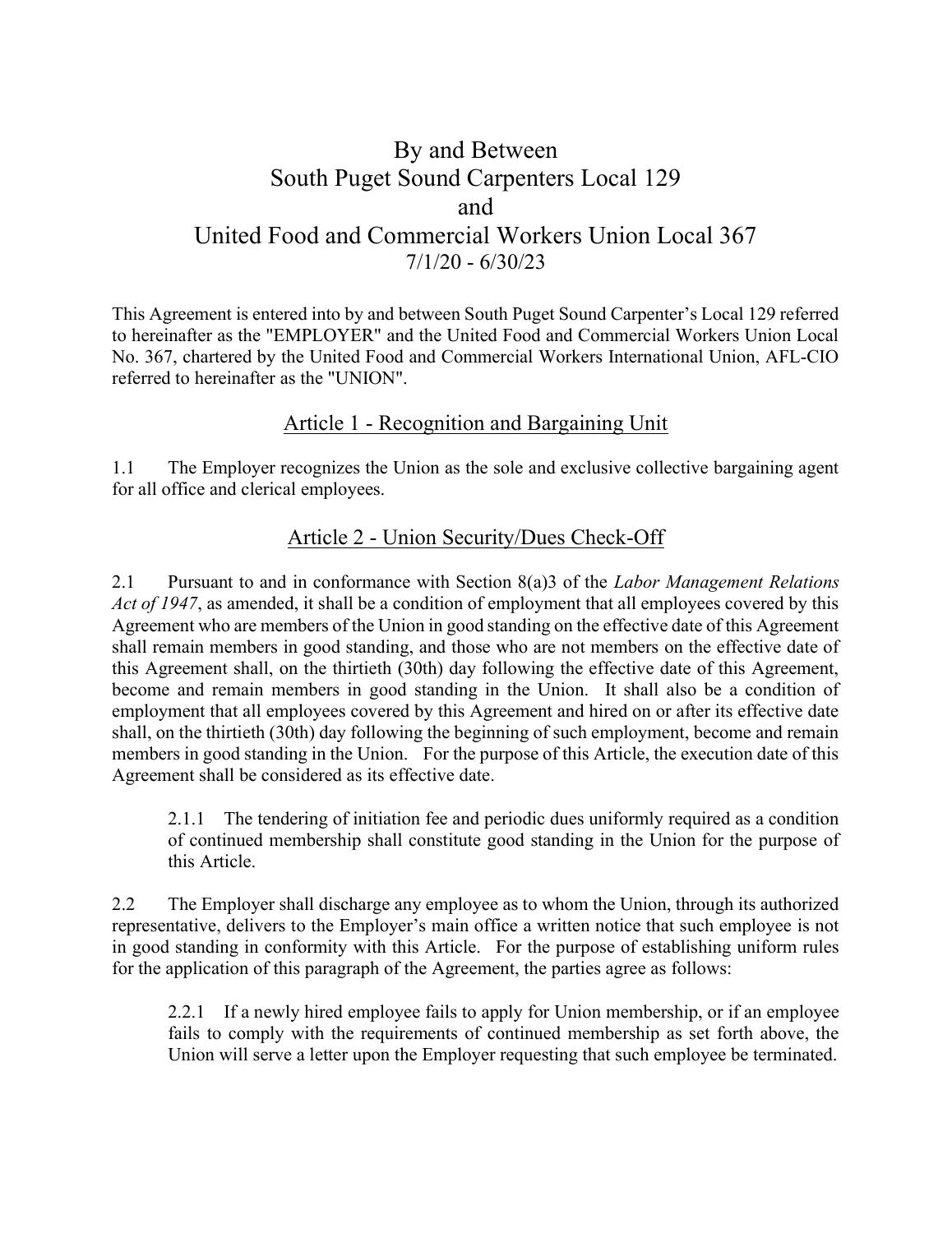2.2.2 Upon receipt of a letter requesting termination of an employee who has not complied with Article 2 of the Agreement, the Employer shall (on the same date, if the employee is working on that date) immediately notify such employee that if he/she has not complied with the Union membership requirements of Article 2 of the Agreement within 14 days from the date of written request for termination his/her employment shall automatically be terminated.

 $2.2.3$ The Union agrees to withdraw any letter of termination if an employee, with respect to whom such letter has been served, shall complete his membership requirements within the time limit specified in 2.2.1 and 2.2.2.

2.2.4 Whenever the Union requires the discharge of any employee in connection with the Union security clause of this Contract, the Union shall hold the Employer harmless and shall indemnify the Employer against loss, as a result of relying upon the direction of the Union in terminating any employee. The Employer agrees that when the Union notifies the Employer within three  $(3)$  days of the original notice, that the reason for the termination was a bona fide clerical error, the Employer will reinstate the employee to his former position on the next weekly schedule.

 $2.3$ On a monthly basis the Employer agrees to deduct uniform dues and initiation fees from the paycheck of those covered employees whose individual written unrevoked authorizations are on file with the Employer and to transmit the amounts so deducted to the Union within ten (10) days of such deductions. Said deduction authorizations shall be in such form as to conform with Section 302(c) of the Labor Management Relations Act of 1947.

- Authorized initiation fees will be deducted in three (3) equal installments and a. remitted to the Local Union monthly.
- $\mathbf{b}$ . It is understood the Employer is not liable in any manner if the employee is not on the payroll at the time deductions are being processed.
- Indemnify and Hold Harmless: The Union shall indemnify and hold the Company  $\mathbf{c}$ . harmless against any and all claims, demands, suits or other forms of liability that shall arise out of or by reason of action taken or not taken by the Company in reliance upon signed authorization cards furnished to the Company by the Union or for the purpose of complying with any of the provisions of this Article.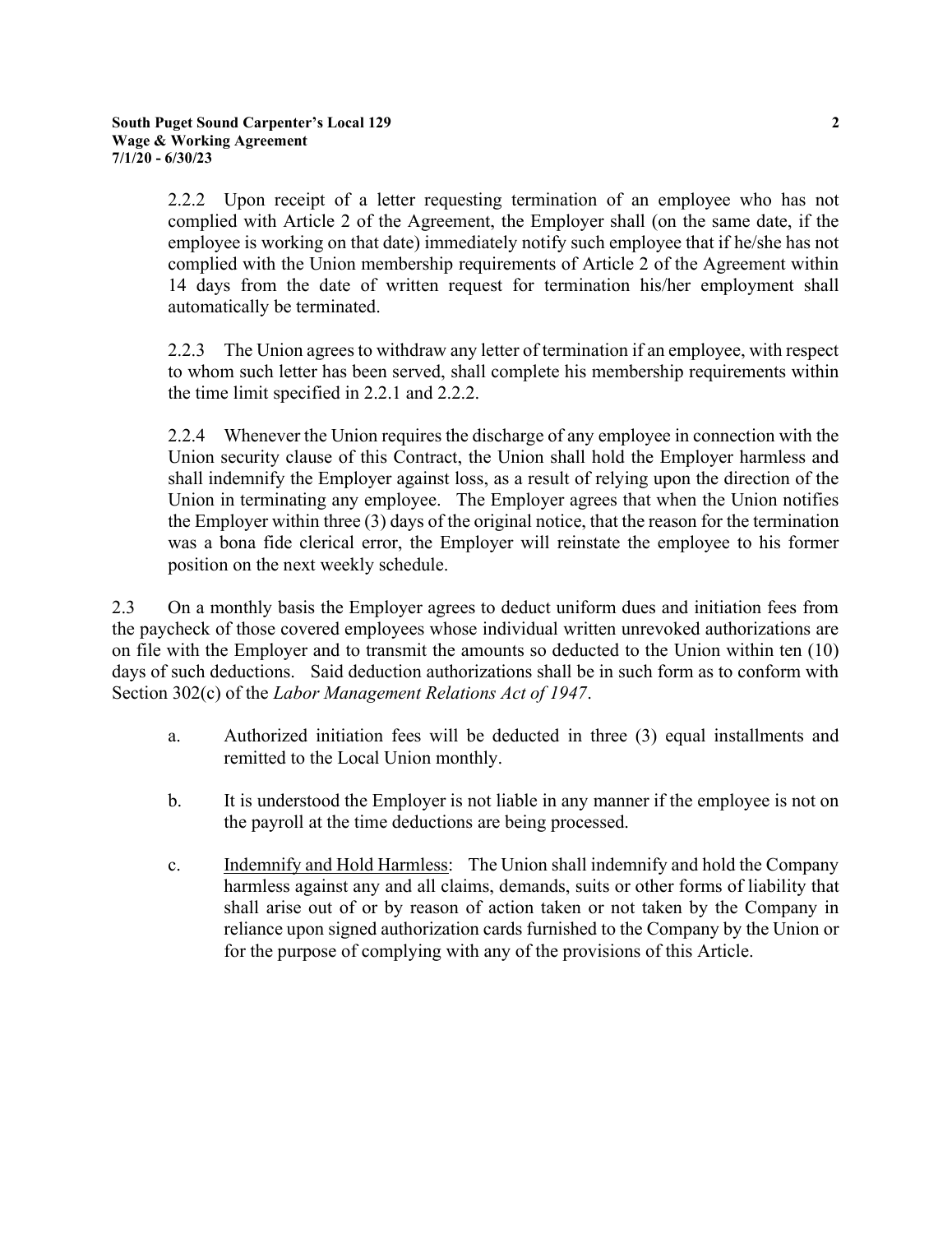## Article 3 - Union Business/Visitation

 $3.1$ The Union Representative shall be allowed admission to the Employer's premises covered by this Agreement at any reasonable time, for the purpose of investigating conditions relating to this Agreement.

 $3.2$ Bulletin board space will be provided by the company for the posting of union notices.

# Article 4 - Hiring/Discipline/Discharge

 $4.1$ The Employer shall notify the Union within three  $(3)$  working days of the hire of a new employee.

 $4.2$ No employee shall be disciplined or discharged except for just cause.

4.3 Change of the Employer's (Carpenter's Local 129) administration is not cause for termination under this Agreement.

 $4.4$ There exists one  $(1)$  sixty  $(60)$  calendar day probationary period for new employees. Termination of employees during this probationary period are not subject to 4.5 and 4.6 and Article 14.

 $4.5$ A uniform system of written warning notices shall be used for poor work performance, formal reprimand, suspension, discharge and other discipline. However, prior written warning may not be required in cases involving discipline for serious, deliberate offenses such as theft. fraud or workplace violence.

4.6 Prior to a discharge or suspension, no less than two (2) written warning notices shall have been given to the involved employee. The purpose of the notice is to provide clear and ample warning of behavior that is unacceptable, or of performance levels which are unacceptable and which are not addressable through additional training. The initial notice shall describe the performance or behavioral problem and describe the actions necessary to correct the indicated deficiencies.

4.7 A copy of all written warning notices shall be submitted to the Union within five (5) days of the date of the notice.

4.8 At the time of issuance, and prior to placement in personnel records, the employee shall be given the opportunity to read, sign and answer all written warning notices. The employee's signature shall not signify an admission of guilt or concurrence to the charge but shall be requested to indicate that the employee read and received the warning.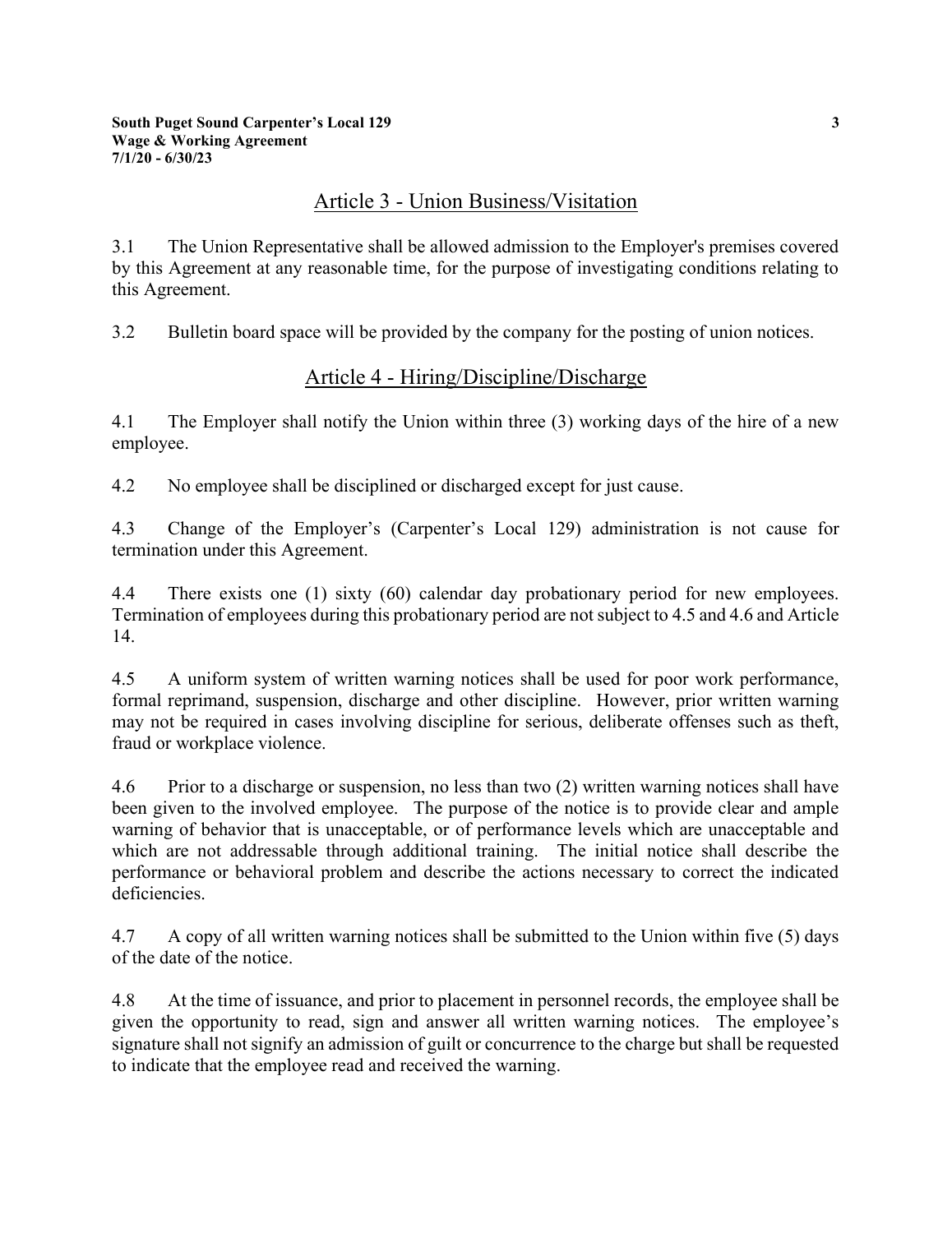## Article 5 - Hours/Work Schedule

 $5.1$ The regular hours of work shall not exceed eight  $(8)$  hours in any one  $(1)$  day, to be worked within nine (9) consecutive hours between 7:00 a.m. and 6:00 p.m. or forty (40) hours in any one (1) week, Monday through Friday, inclusive. On days of evening meetings an employee may on a voluntary basis work a staggered shift not to exceed eight (8) hours outside of the normally scheduled work hours without payment of overtime. Any time over eight (8) hours would be subject to overtime.

 $5.2$ All time worked in excess of eight (8) hours a day, forty (40) hours per week, before 7:00 a.m. or after 6:00 p.m., Monday through Friday and all work on Saturdays shall be paid for at time and one-half  $(1\frac{1}{2})$  the straight-time rate. All work performed on Sundays and holidays shall be paid at double the straight-time rate of pay

 $5.3$ The lunch period shall be at least one-half  $(\frac{1}{2})$  hour, but not more than one (1) hour. Employees will not be required to take their lunch period earlier than three hours after starting work, nor later than three (3) hours before quitting time.

5.4 Rest periods of fifteen (15) minutes each shall be allowed morning and afternoon.

 $5.5$ Break and lunch times shall be set to accommodate the needs of the Employer. Break and lunch times may be staggered by the Employer, provided the Employer will give two (2) weeks' notice prior to implementing such a change.

5.6 Employees ordered to report to work shall receive at least four (4) hours' pay.

5.7 Seniority shall determine scheduling preference and overtime provided the employee is qualified to do the work.

## Article 6 - Lay-Off/Severance

6.1 Layoff and Recall: Seniority (length of service) shall prevail in layoffs and recall provided the senior employee has the qualifications and experience for the position.

6.2 Employees who are terminated due to an office closure, merger, consolidation, reorganization or any other organization/business reason beyond the employee's control shall receive a severance payment of two hundred and forty (240) hours at their straight-time pay. These employees shall also receive all accrued vacation and sick leave.

6.3 Provide Advance Notice: The Employer will give the employees and the Union at least two (2) weeks' notice of any layoff, office closure, merger, consolidation, reorganization and more advance notice if possible. If the Employer fails to give employees at least two (2) weeks' notice, the Employer will pay them an additional two weeks' pay [eighty (80) hours at straight-time pay.]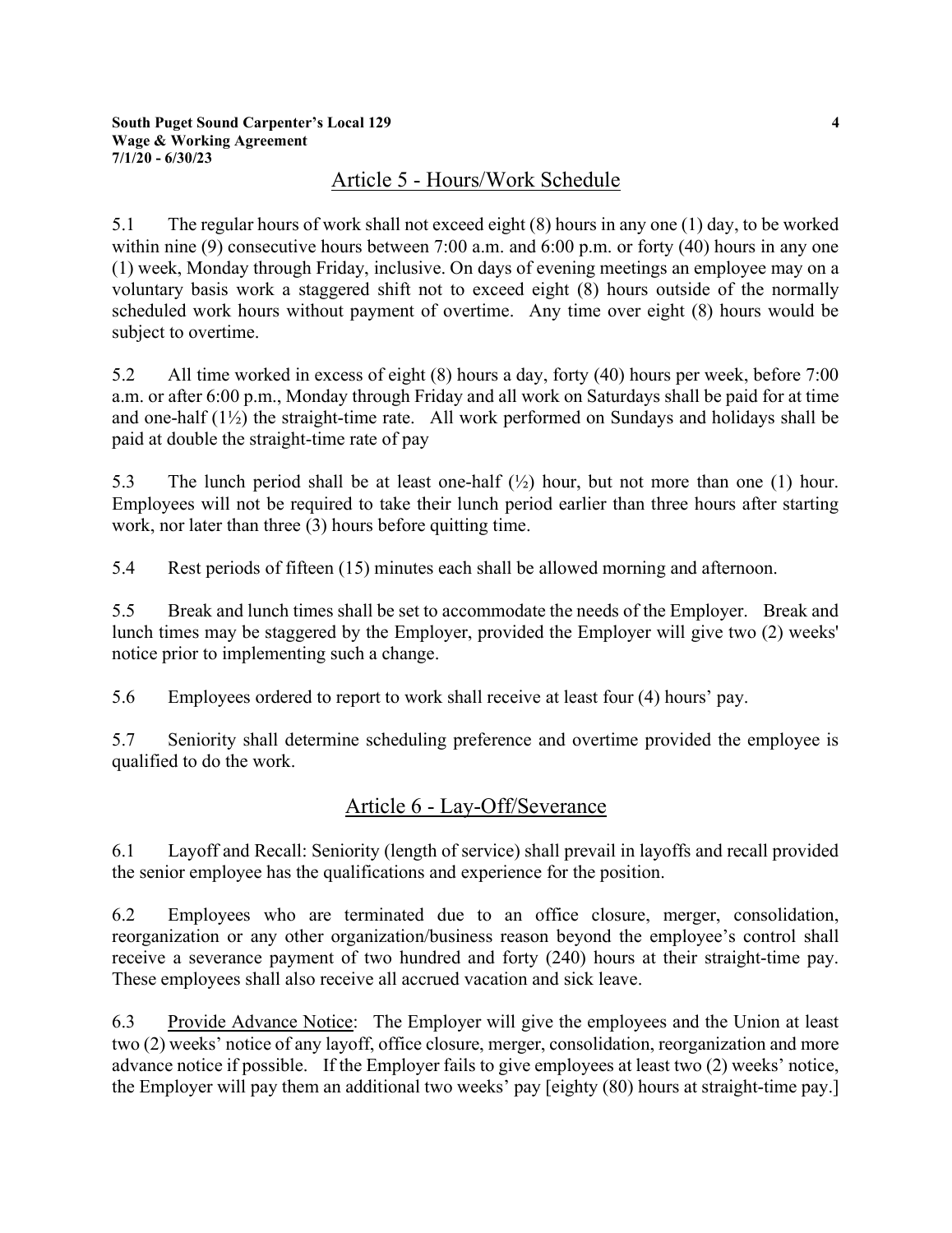## Article 7 - Wages & Working Classification

 $7.1$ Job classifications and wage rates shall be attached to this agreement as Schedule A and by this reference made a part thereof.

 $7.2$ Any positions not covered by Schedule "A" or any positions which may established during the life of this Agreement shall be subject to negotiations between the Employer and the Union. Such positions shall not be established and put into operation until such time as agreement is reached between the parties as to the classification and rate of pay for the positions. In the event the parties are unable to agree on the classification and rate of pay for the job in question, the dispute shall be resolved by the arbitration procedure in this Agreement.

## Article 8 - Health and Welfare

 $8.1$ The Employer agrees to provide health and welfare coverage for all bargaining unit employees through the Carpenter's Trust Health and Security Plan.

8.2 Maintenance of Benefits: The Employer further agrees to pay any and all increased costs required by the Trust to maintain the present benefits provided for by the Health & Welfare Plan.

## Article 9 - Pension/Retirement

 $9.1$ The Employer agrees to provide retirement/pension for all bargaining unit employees through the Carpenter's Trust Retirement Plans.

9.2 Maintenance of Benefits: The Employer further agrees to pay any and all increased costs required by the Trusts to maintain the present benefits provided for by the retirement/pension plans.

# Article 10 - Holidays

 $10.1$ All employees shall receive the following holidays with pay:

> Memorial Day Independence Day Labor Day Thanksgiving Day Day After Thanksgiving Last Working Day before Christmas Christmas Day New Year's Day

Holidays falling on Sunday shall be observed the following Monday. If the holiday falls 10.2 on a Saturday, the employee gets an additional vacation day to be used on a future date with prior approval of the Employer.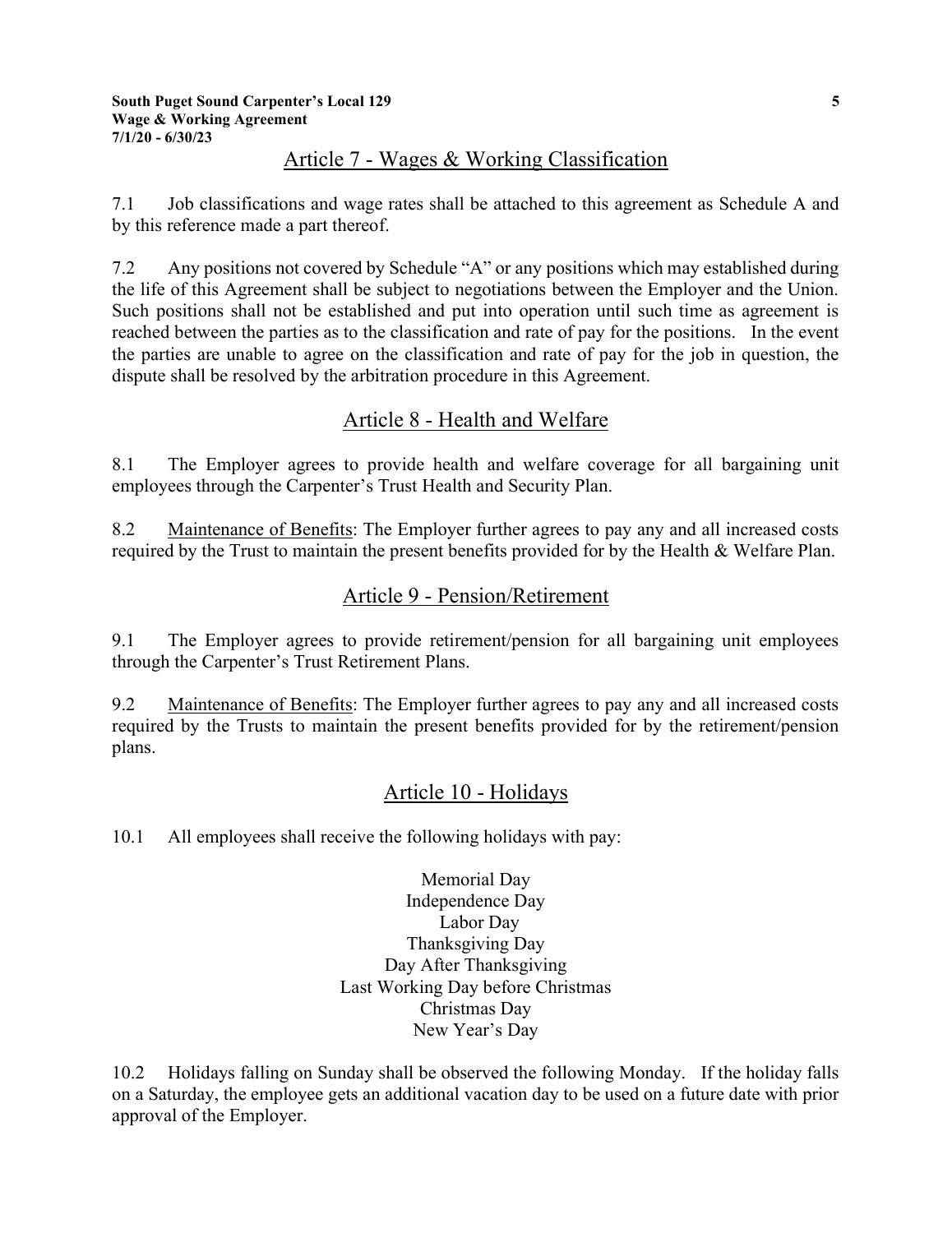#### **South Puget Sound Carpenter's Local 129 Wage & Working Agreement**  $7/1/20 - 6/30/23$

By mutual agreement between the employee, the Employer and the Union, holidays on  $10.3$ which the office of the Employer is customarily open to the public may be observed on another day.

 $10.4$ Following one (1) year of service, each employee shall be entitled to eight (8) hours of personal time off with pay during each subsequent year of employment. Such time off shall not be cumulative.

## Article 11 - Vacations

 $11.1$ Vacation shall be granted as follows with credit for prior service in accordance with the Letter of Understanding.

> $6$  months  $-5$  Days  $1$  Year  $-10$  Days  $3$  Years  $-15$  Days  $4$  Years  $-16$  Days  $5$  Years  $-17$  Days  $6$  Years  $-18$  Days 7 Years - 19 Days 8 Years - 20 Days 9 Years - 21 Days 10 Years  $-22$  Days 11 Years  $-$  23 Days 12 Years  $-$  24 Days 13 Years  $-25$  Days

11.2 Employees may carry over a maximum of one (1) week vacation each year.

 $11.3$ The scheduling of vacations shall be by mutual agreement between the Employer and the employee. Seniority shall determine vacation preference.

Employees whose employment with Employer terminates shall be paid vacation benefits 11.4 accrued through their last day of employment.

When a holiday falls within the employee's vacation period, such holiday will not be 11.5 considered a part of the vacation. The employee shall receive full vacation pay in addition to holiday pay, or an extra day off.

## Article 12 - Leave

12.1 Bereavement: Any employee suffering a death in the immediate family shall be allowed three (3) working days leave from work with pay. The employee may be allowed up to a total of five (5) days of such paid bereavement leave at the Employer's discretion. The employee may use additional five (5) days of sick leave if needed, as well as vacation and/or personal leave.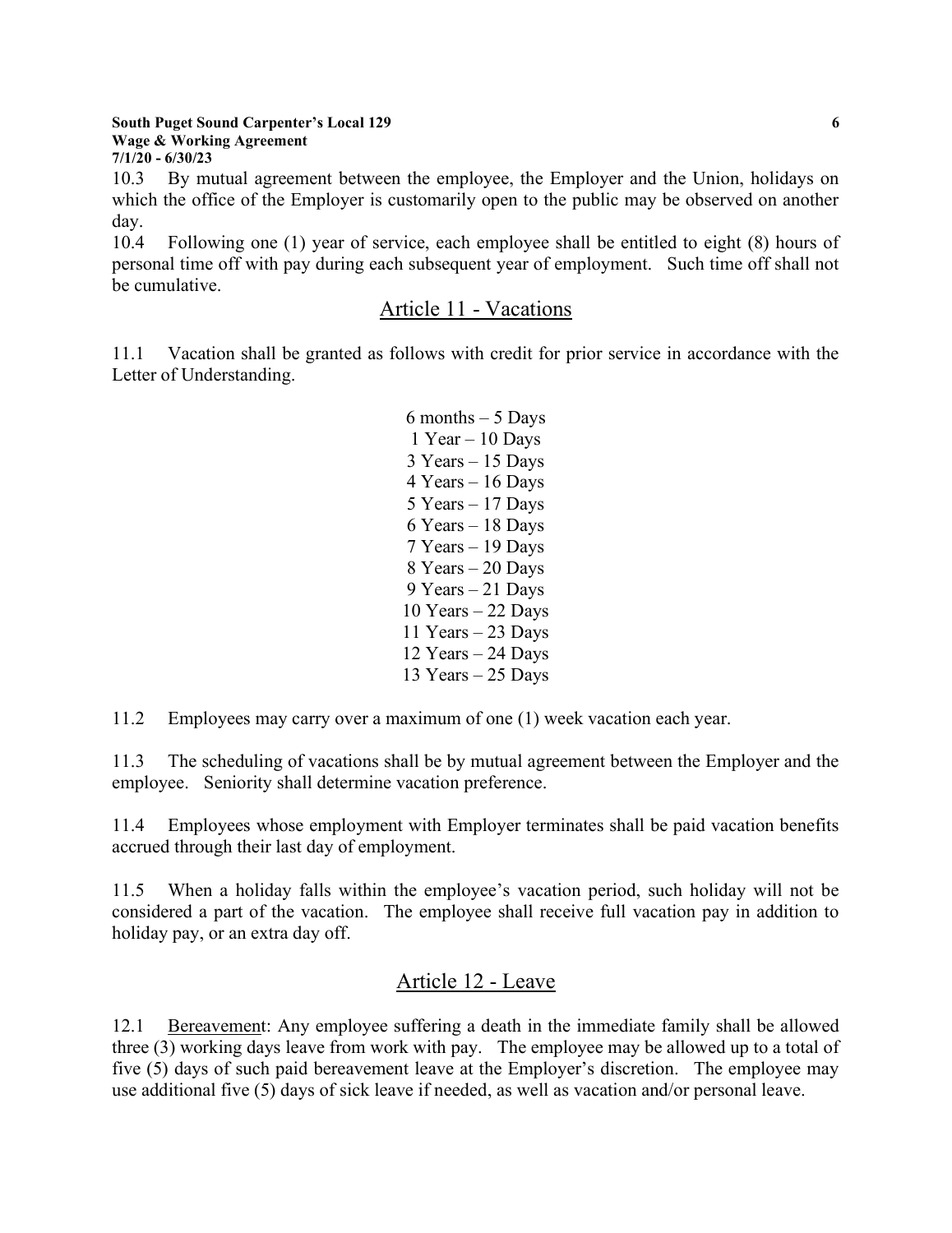Bereavement leave will be granted after the death of a member of the employee's immediate family. Immediate family shall be defined as spouse, son, daughter, mother, father, mother-inlaw, father-in-law (existing spouse), grandparents, brother, sister, stepchildren, grandchildren, current step-mother, current step-father, domestic partner or relatives residing with the employee.

 $12.2$ Jury Duty: Employees reporting for jury duty shall continue to receive their regular rate of pay. An employee temporarily dismissed or excused from such duty must report to work, if time would permit one-half  $(\frac{1}{2})$  day at work.

#### $12.3$ Leave of Absence:

12.3.1 Medical/Disability Leave: Employees who have been employed for ninety (90) consecutive calendar days or more are entitled to medical and/or disability leave under this section for reasons including illness, injury, pregnancy.

The Employer may require medical verification from a doctor.  $\bullet$ 

• Leave under this section may run up to a maximum of six  $(6)$  months, however, the Employer shall have the right to extend leave under this section.

• The employee shall retain salary progression and benefits accrued up to the time such leave begins. Upon return from leave the employee shall be returned to the job previously held.

• In addition to sick leave, employees may also be allowed to use vacation and/or personal leave for leaves under this Section.

Employees shall be entitled to leave without pay for a serious illness or injury in 12.3.2 the employee's immediate family (spouse, domestic partner, child, parent, parent-in-law, grandparents). Such leave shall be granted for up to 12 weeks. Employees shall also be allowed to use paid leave for this purpose.

 $12.3.3$ Personal Leave: Upon request by an employee, a personal leave of absence without pay may be granted on a discretionary basis not to exceed ninety (90) days.

12.4 Sick Leave: Sick leave shall be cumulative beginning with the first month of employment and thereafter earned on the basis of one day per month not to exceed sixty days (60) total accumulation of leave. The Employer may at his/her option, require a doctor's written certificate of proof of illness prior to paying sick leave. Unused sick leave is not reimbursed except pursuant to Article 6 - Layoff/Severance.

Union stewards may be granted up to two (2) unpaid days off per calendar year to attend  $12.5$ Union functions. Only one (1) shop steward per shop location may be granted this time off.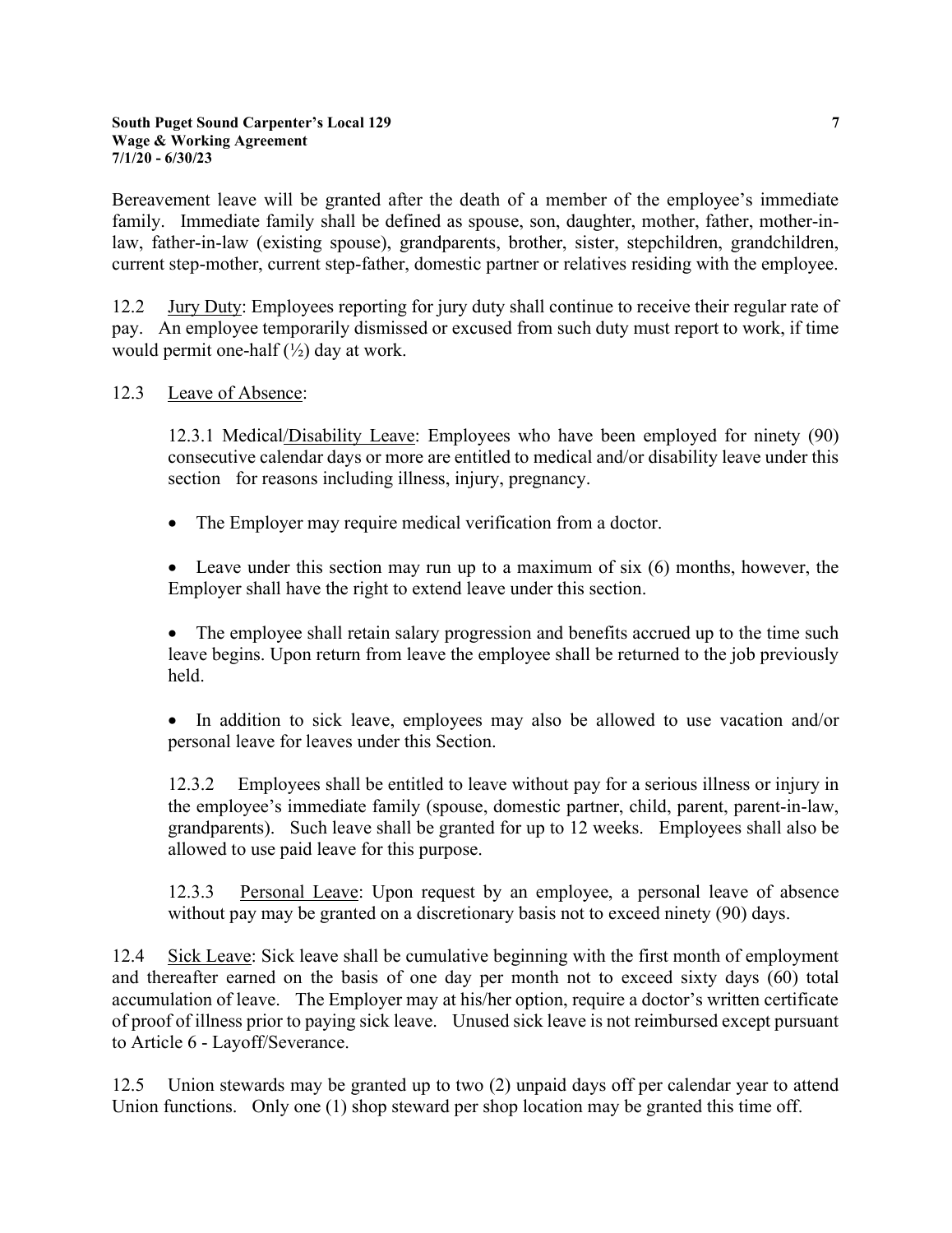#### Article 13 - Seniority

Seniority is the employee's length of service with the employer and shall be calculated  $13.1$ from the most recent date of hire. However, current employees at the effective date of this Agreement shall be given credit for past service for purposes of seniority in accordance with the attached Letter of Understanding.

#### Article 14 - Grievance Procedure

Any grievance or dispute concerning the application or interpretation of this Agreement  $14.1$ must be presented in writing by the aggrieved party to the other party within thirty (30) days from the date of the occurrence giving rise to such grievance or dispute, except in cases of discharge which must be presented within fifteen (15) days; otherwise, such right to protest shall be deemed to have been waived. Such grievances shall be adjusted by the accredited representatives of the Employer and the Union. In the event of the failure of these parties to reach a satisfactory adjustment within twenty-one (21) days from the date the grievance is filed in writing by the aggrieved party, the matter must be referred by the moving party for final adjustment to a Labor Relations Committee consisting of two (2) members from the Employer and two (2) members from the Union. In the event the Labor Relations Committee fails to reach an agreement within seven (7) days from the date a grievance is considered by the Committee, the moving party must within seven (7) days thereafter refer the grievance to arbitration either by mutually agreeing on an arbitrator or by requesting the Federal Mediation and Conciliation Service to submit a list of eleven (11) names of qualified arbitrators from which the parties shall select the arbitrator. The parties must choose an arbitrator within five (5) working days from when the list is provided. The cost of the Arbitrator shall be borne equally by both parties. The arbitrator shall have no power to add to, subtract from, or change or modify any provision of this Agreement, but shall be authorized only to interpret existing provisions of this Agreement as they apply to the specific facts of the issue in dispute. The decision of the Arbitrator shall be final and binding on all parties and shall be rendered within thirty (30) days from the close of the hearing or the receipt of briefs, whichever is later. Should the arbitrator fail to comply with these provisions, he/she will not be paid for his/her services. The moving party shall notify the arbitrator of this provision during the selection process. If the assignment is refused, the parties agree to select an alternate.

#### Article 15 - Separability

 $15.1$ In the event that any provision of this Agreement shall at any time be declared invalid by any court of competent jurisdiction or through government regulations or decree, such decision shall not invalidate the entire agreement, it being the express intention of the parties hereto that all other provisions not declared invalid shall remain in full force and effect.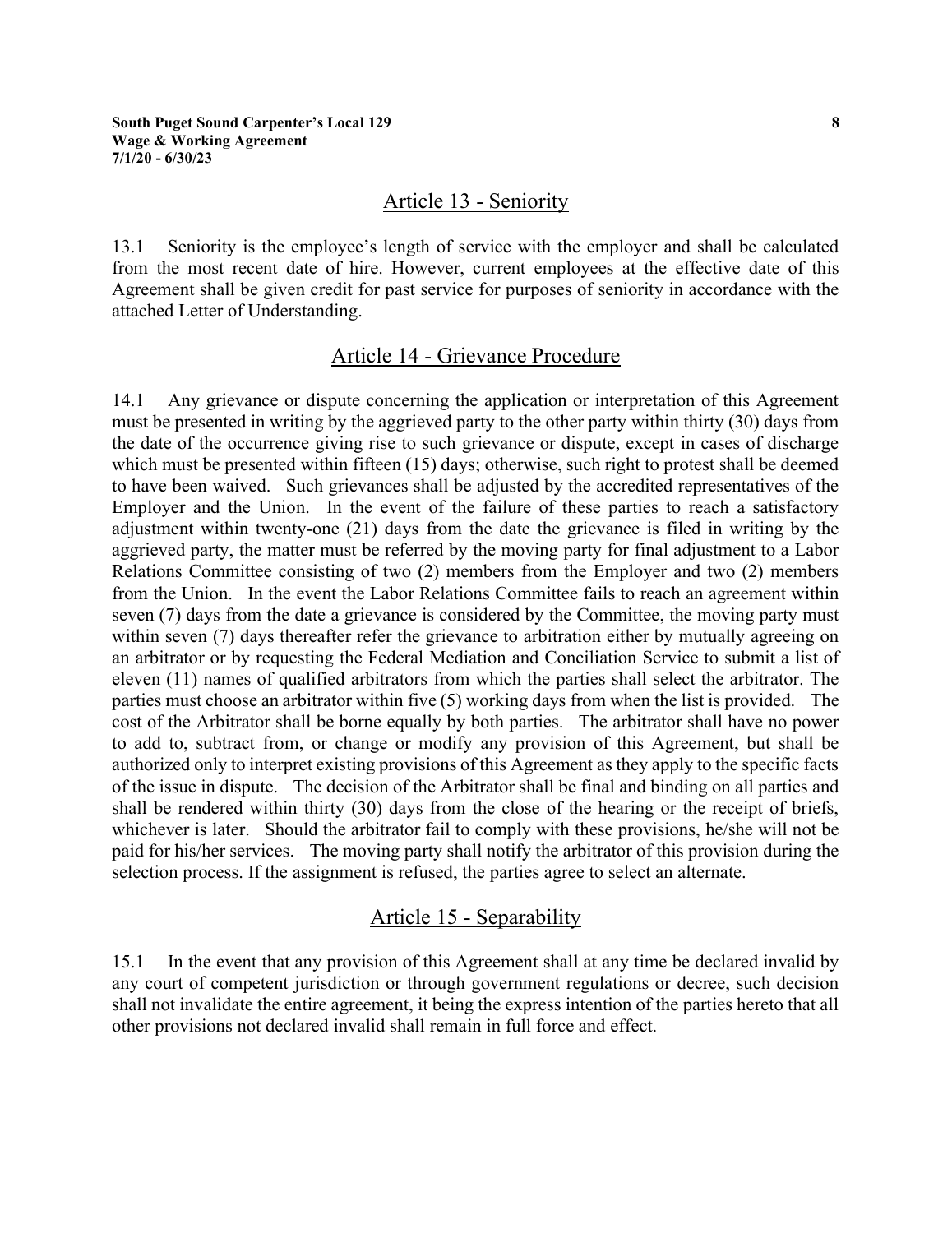#### Article 16 - Successors

 $16.1$ In the event the Employer shall, by merger, consolidation, or by any other means enter into an agreement with another Local International or individual which, in whole or part, affects the existing appropriate collective bargaining unit, then such successor shall be bound by each and every provision of this Agreement. The Employer shall have an affirmative duty to call this provision of the Agreement to the attention of any group with which it seeks to make such an agreement as aforementioned prior to entering into such an agreement.

## Article 17 - Non-Discrimination/Picket Lines

Refusal by an employee covered by this Agreement to cross a picket line shall not 17.1 constitute a violation of this Agreement, nor shall such refusal by an employee be grounds for discharge or disciplinary action of any kind.

17.2 The Employer will not discriminate against an employee for Union activity.

The Employer shall not discriminate in matters of hiring, training, promotion, transfer, 17.3 layoff, discharge or otherwise because of race, color, creed, national origin, sex, age or sexual orientation.

## Article 18 - Automation/Technology Change

If the Employer implements changes in technology, equipment and/or systems, it will 18.1 provide existing employees with the training necessary to perform the work resulting from these changes. If any positions are abolished due to such changes the Employer will attempt to transfer employees to comparable jobs. Any new jobs that are created will first be offered to current employees on the basis of seniority and qualifications prior to hiring from the outside.

## Article 19 - Management Rights

 $19.1$ The Employer retains full and exclusive authority for the management of its operation subject to the provisions of this Agreement. The Employer shall direct the work force including, but not limited to hiring, promotion, transfer, layoff or discharge for just cause as outlined in the Agreement, including but not limited to Article 4, Article 6 and Article 13. There shall be no limitations upon the choice of methods or techniques except those imposed by safety and health considerations.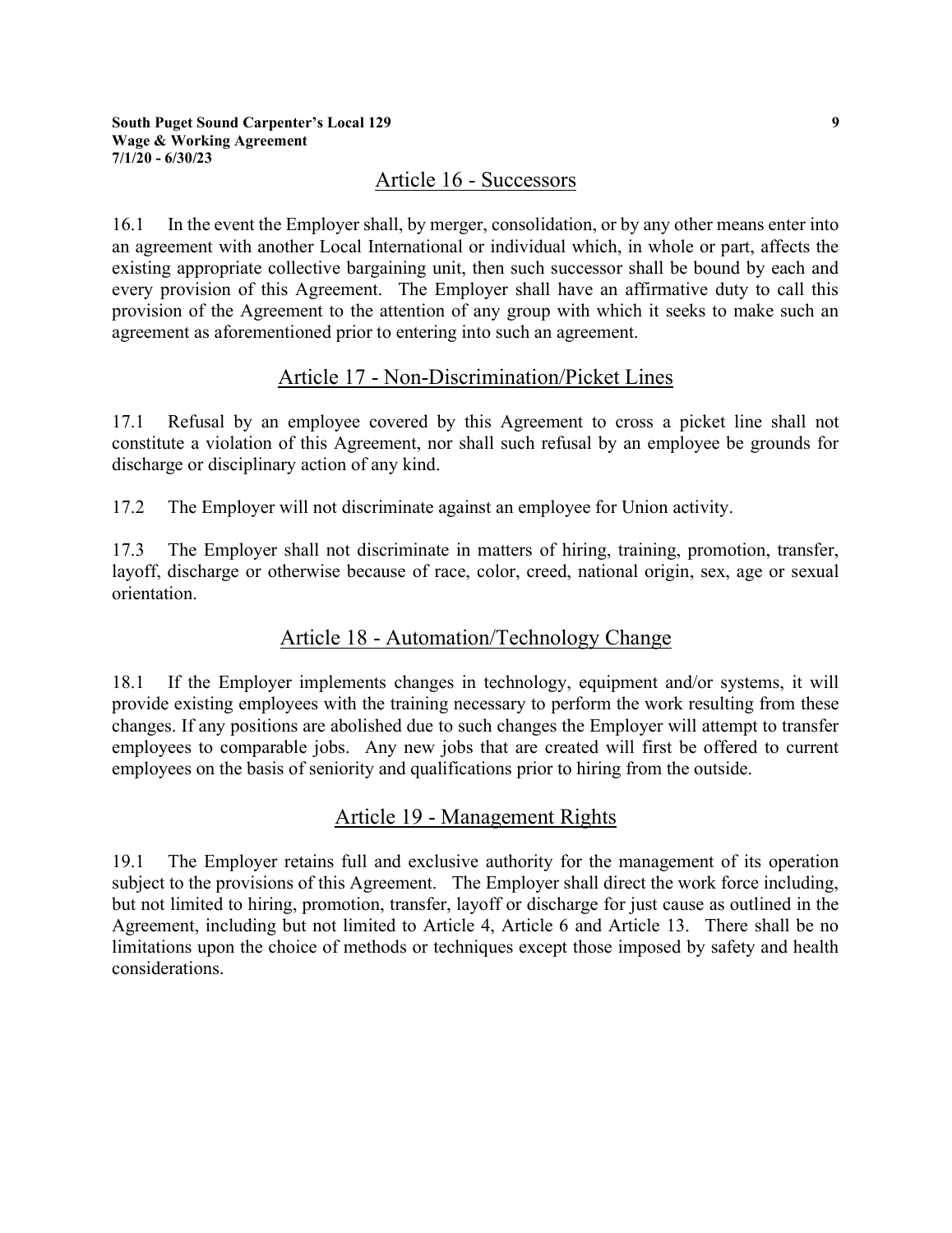# Article 20 - Duration/Termination and Renewal

This Agreement shall be effective from July 1, 2020, through June 30, 2023, and shall 20.1 continue in full force and effect from year to year thereafter, unless either party serves written notice of desire to amend or terminate at least sixty (60) days prior to June 30, 2023, or any anniversary thereafter.

South Puget Sound Carpenter's Local 129 1222 Carpenter Road SE, Suite A-1 Lacey, WA 98503

 $Bv$ 

Ken Ervin, Financial Secretary

Date  $8/6/20$ 

UFCW UNION LOCAL NO. 367 6403 Lakewood Drive W Tacoma, WA 98467

 $B_1$ 

Angel Gonzalez, President

Date 07/30/2020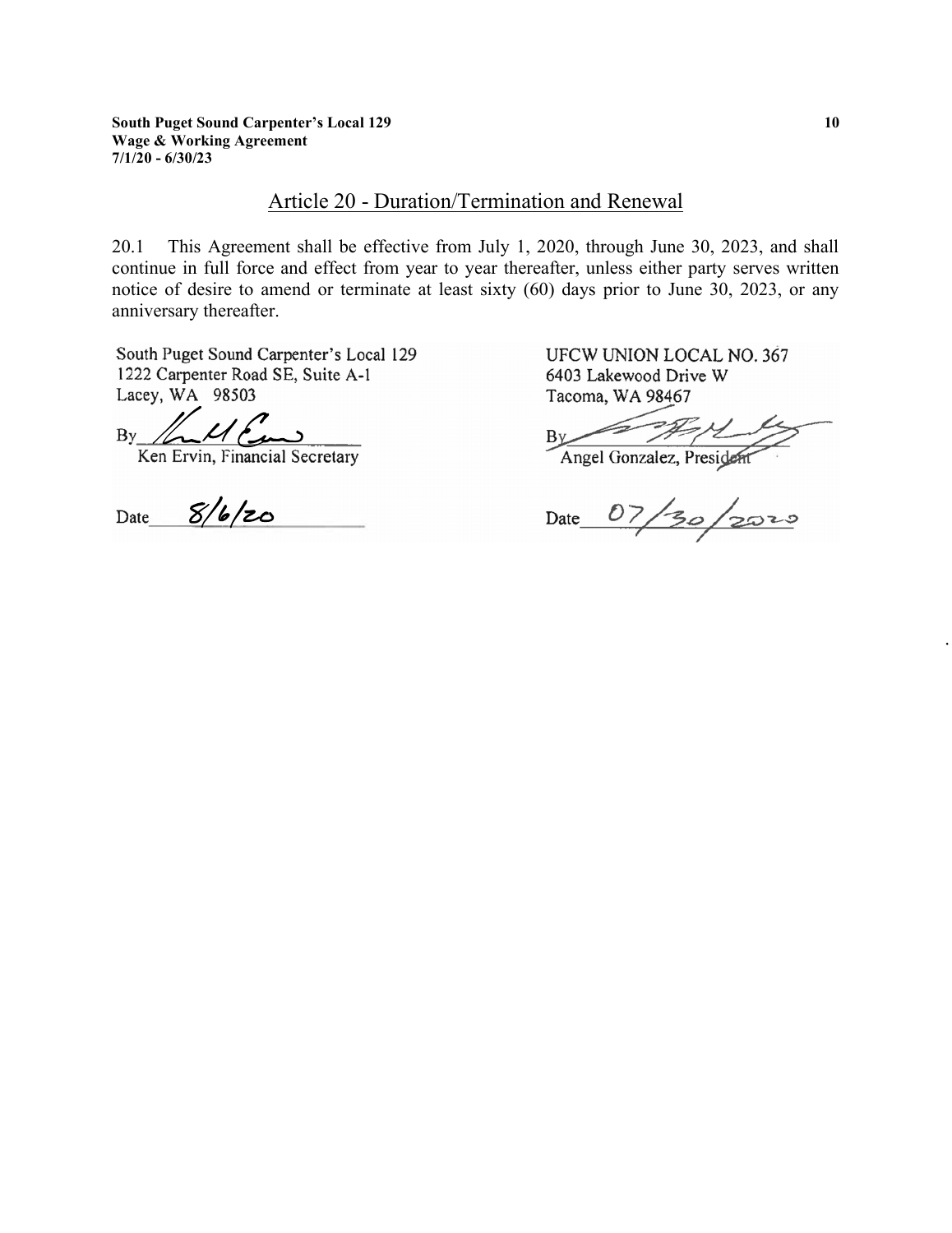## Appendix "A"

Each employee will receive a 3.5% increase to their current hourly rate of pay effective July 1, 2020 and each year thereafter of the agreement.

#### Classification

| Effective | Effective | Effective |
|-----------|-----------|-----------|
| 7/1/20    | 7/1/21    | 7/1/22    |
| \$32.56   | \$33.74   | \$34.92   |
| \$39.46   | \$40.84   | \$42.27   |
| Effective | Effective | Effective |
| 7/1/20    | 7/1/21    | 7/1/22    |
| \$25.69   | \$26.59   | \$27.52   |
| \$27.01   | \$27.96   | \$28.94   |
| \$28.29   | \$29.28   | \$30.30   |
| \$36.17   | \$37.44   | \$38.75   |
|           |           |           |

The dollar amounts set forth above are minimum rates.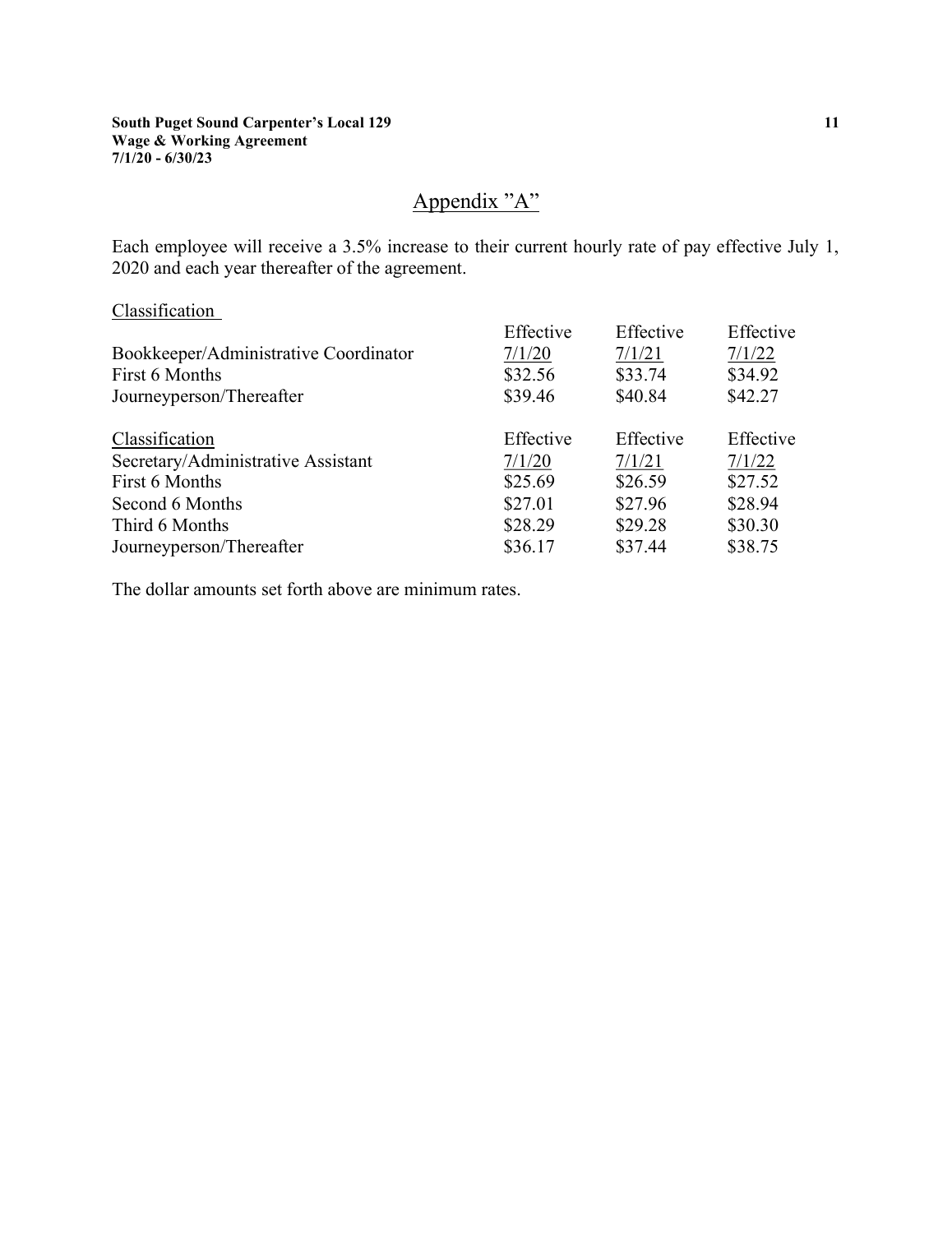**South Puget Sound Carpenter's Local 129 Wage & Working Agreement**  $7/1/20 - 6/30/23$ 

## Letter of Understanding Temporary/Relief Employees

Coverage for employee vacation, leave, extended absence - limited temporary/relief employee:

The Employer may hire temporary relief employees to cover for the absences of regular employees due to vacation, leave and/or extended absences. Employment of such employees shall not result in the loss of bargaining unit work and/or reduction in bargaining unit employees' hours.

Such temporary/relief employees shall be compensated at the starting rate for the Secretary/Administrative Assistant Classification.

At this point, the collective bargaining agreement will not apply to such employees, except for Article 5 - Hours/Work Schedule. However, the Union will monitor the use of such temporary/relief employees. Accordingly, the Employer agrees that such employees may be required to join the Union pursuant to Article 2 if the Union makes such a request.

South Puget Sound Carpenter's Local 129 1222 Carpenter Road SE, Suite A-1 Lacey, WA 98503

 $Bv$ 

Ken Ervin, Financial Secretary

Date  $\mathscr{G}$ 6/20

**UFCW UNION LOCAL NO. 367** 6403 Lakewood Drive W Tacoma, WA 98467

Angel Gonzalez, President

Date  $07/30/2010$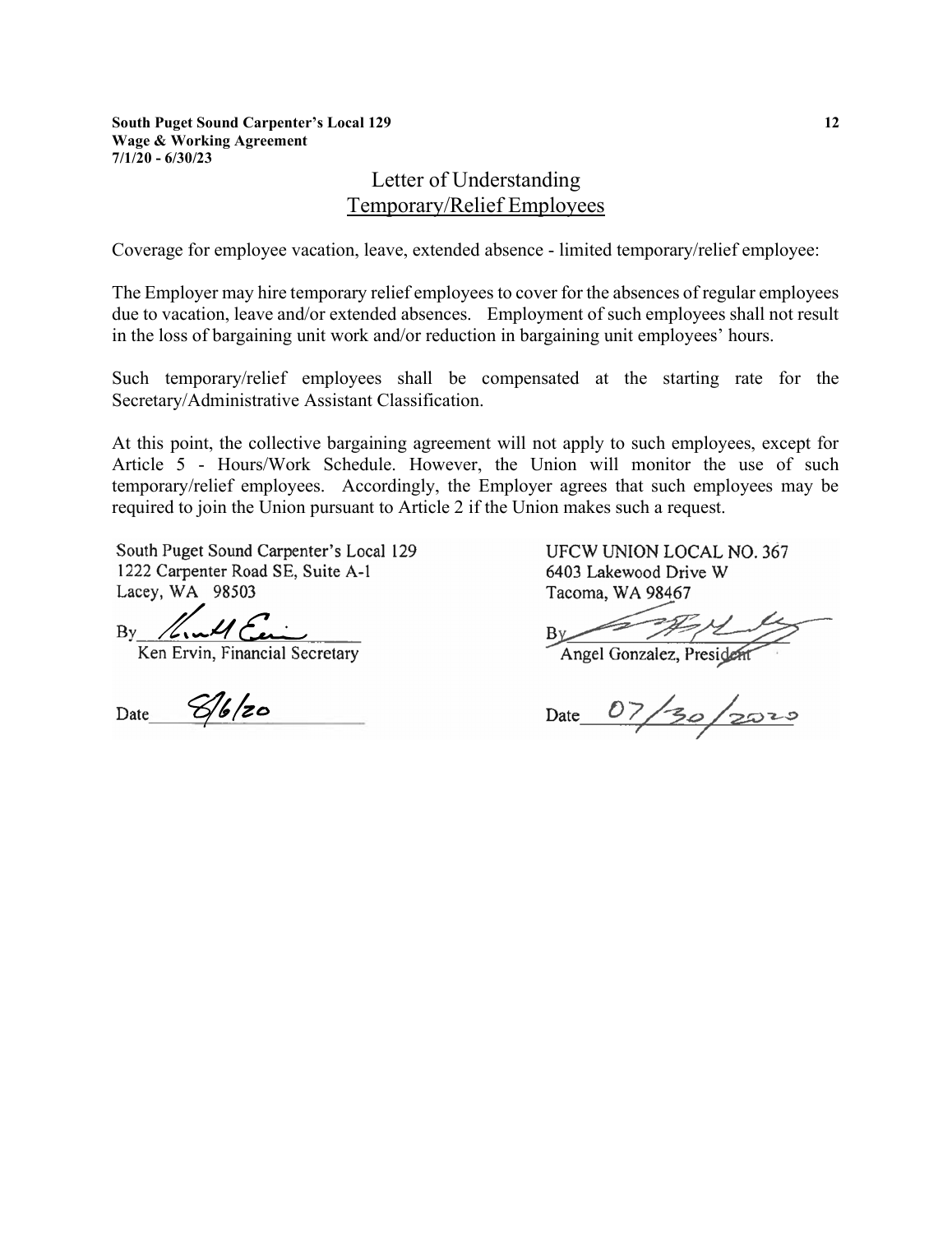## Letter of Understanding Seniority/Credit for Years of Service

Current employees will be given credit for past years of service with the Carpenter's Union, for purposes of seniority, vacation, wages, layoff/recall. The following will be considered these employee's length of service:

Cathy Cozad - 12 years - as of April 1, 2011

South Puget Sound Carpenter's Local 129 1222 Carpenter Road SE, Suite A-1 Lacey, WA 98503

By 11 Com

Date  $8/6/z$ 

UFCW UNION LOCAL NO. 367 6403 Lakewood Drive W Tacoma, WA 98467

Angel Gonzalez, President  $Bv$ 

Date  $07/30/2020$